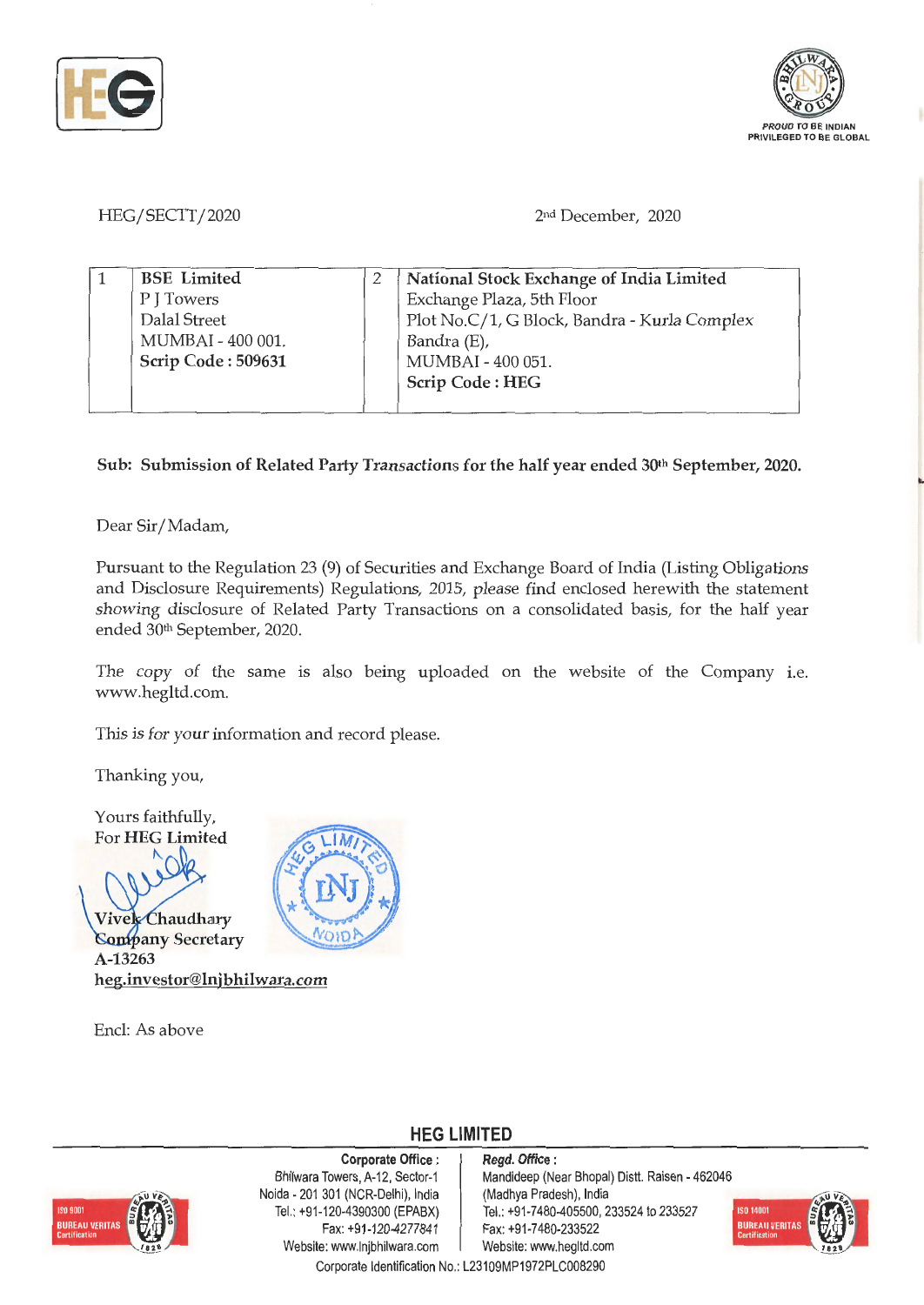|        |                                                                                                                                                     | Related Party Disclosures as per the requirement of SEBI (LODR) Regulation 2019 on consolidated basis        |
|--------|-----------------------------------------------------------------------------------------------------------------------------------------------------|--------------------------------------------------------------------------------------------------------------|
|        |                                                                                                                                                     | LIST OF RELATED PARTY AS PER IND AS 24 & REGULATION 23 OF SEBI (LISTING OBLIGATIONS AND DISCLOSURE           |
|        |                                                                                                                                                     | REQUIREMENTS) REGULATIONS, 2015 - HALF YEAR ENDED SEPTEMBER 30, 2020                                         |
| S. No. | Relationship                                                                                                                                        | <b>Name of Related Party</b>                                                                                 |
|        |                                                                                                                                                     | (i) Bhilwara Energy Limited                                                                                  |
| A)     | <b>Associates</b>                                                                                                                                   | (ii) Bhilwara Infotechnology Ltd                                                                             |
|        |                                                                                                                                                     | Shri L.N. Jhunjhunwala                                                                                       |
|        |                                                                                                                                                     | Smt Mani Devi Jhunjhunwala                                                                                   |
|        | Individuals owning directly or indirectly, an<br>interest in the voting power of the reporting<br>enterprise that gives them control or significant | Shri Ravi Jhunjhunwala                                                                                       |
|        |                                                                                                                                                     | Shri Riju Jhunjhunwala                                                                                       |
| B)     |                                                                                                                                                     | Shri Rishabh Jhunjhunwala                                                                                    |
|        | influence over the enterprise, and relatives of                                                                                                     | Smt Rita Jhunjhunwala                                                                                        |
|        | any such individual.                                                                                                                                | Shri Nivedan Churiwal                                                                                        |
|        |                                                                                                                                                     | Smt Shubha Churiwal                                                                                          |
|        |                                                                                                                                                     | Smt Sudha Churiwal                                                                                           |
|        |                                                                                                                                                     | Shri Ravi Jhunjhunwala-CMD & CEO                                                                             |
|        |                                                                                                                                                     | Shri Riju Jhunjhunwala- Vice Chairman (w.e.f. 17th June, 2020)                                               |
|        |                                                                                                                                                     | Shri Shekhar Agarwal- Non- Executive Director                                                                |
|        |                                                                                                                                                     | Shri Manish Gulati, Executive Director (w.e.f. 1st March, 2020)                                              |
|        |                                                                                                                                                     | Shri Satish Chand Mehta- Non Executive- Independent Director                                                 |
|        |                                                                                                                                                     | Dr. Kamal Gupta- Non Executive- Independent Director                                                         |
| C)     | <b>Key Management Personnel</b>                                                                                                                     | Dr. Om Parkash Bahl- Non Executive- Independent Director                                                     |
|        |                                                                                                                                                     |                                                                                                              |
|        |                                                                                                                                                     | Smt. Vinita Singhania- Non- Executive Director                                                               |
|        |                                                                                                                                                     | Smt. Ramni Nirula -Non Executive- Independent Director                                                       |
|        |                                                                                                                                                     | Shri Jayant Davar- Non Executive- Independent Director                                                       |
|        |                                                                                                                                                     | Shri Gulshan Kumar Sakhuja - Chief Financial Officer                                                         |
|        |                                                                                                                                                     | Shri Vivek Chaudhary-Company Secretary                                                                       |
|        |                                                                                                                                                     | Shri L.N. Jhunjhunwala                                                                                       |
| D)     | <b>Relatives of Key Management Personnel</b>                                                                                                        | Smt Mani Devi Jhunjhunwala                                                                                   |
|        |                                                                                                                                                     | Shri Rishabh Jhunjhunwala                                                                                    |
|        |                                                                                                                                                     | Smt Rita Jhunjhunwala                                                                                        |
|        |                                                                                                                                                     | (a) Hindustan Electro Graphites Staff Gratuity Fund                                                          |
| E)     | <b>Trust Under Common Control</b>                                                                                                                   | (b) Hindustan Electro Graphites Ltd Senior Executive Superannuation                                          |
|        |                                                                                                                                                     | Fund                                                                                                         |
| F      | Enterprises over which any person described in                                                                                                      | <b>RSWM Ltd</b>                                                                                              |
|        | (C) or (D) is able to exercise significant influence. Malana Power Company Ltd                                                                      |                                                                                                              |
|        |                                                                                                                                                     | Giltedged Industrial Securities Ltd                                                                          |
|        |                                                                                                                                                     | Purvi Vanijya Niyojan Ltd                                                                                    |
|        |                                                                                                                                                     | Shashi Commercial Co Ltd                                                                                     |
|        |                                                                                                                                                     | <b>BSL Ltd</b>                                                                                               |
|        |                                                                                                                                                     | AD Hydro Power Ltd                                                                                           |
|        |                                                                                                                                                     | Maral Overseas Ltd                                                                                           |
|        |                                                                                                                                                     | <b>BMD Pvt Ltd</b>                                                                                           |
|        |                                                                                                                                                     | <b>Bharat Investments Growth Limited</b>                                                                     |
|        |                                                                                                                                                     | India Texfab Marketing Limited                                                                               |
|        |                                                                                                                                                     | <b>Investors India Limited</b>                                                                               |
|        |                                                                                                                                                     | LNJ Financial Services Limited                                                                               |
|        |                                                                                                                                                     | Nivedan Vanijya Niyojan Limited                                                                              |
|        |                                                                                                                                                     | M.L. Finlease Pvt Limited                                                                                    |
|        |                                                                                                                                                     | Raghav Commercial Limited                                                                                    |
|        |                                                                                                                                                     | Norbury Investments Limited                                                                                  |
|        |                                                                                                                                                     |                                                                                                              |
|        |                                                                                                                                                     |                                                                                                              |
|        |                                                                                                                                                     | Mekima Corporation                                                                                           |
|        |                                                                                                                                                     | Microlight Investments Limited                                                                               |
|        |                                                                                                                                                     | Ravi Jhunjhunwala-HUF (Refer Note No.1)                                                                      |
|        |                                                                                                                                                     | Deepak Pens And Plastics Private Limited (Refer Note No.2)<br>Sandhu Auto Deposits Limited (Refer Note No.2) |

es of Ravi Jhunjhunwala (HUF), member of Promoter Group of HEG lim it to the Member on  $\overline{\phantom{a}}$ to Shri Ravi Jhunjhunwala, Promoter of HEG Limited, pursuant to partition of Ravi Jhunjhunwala- HUF which resulted in dissolving of Ravi Jhunjhunwala (HUF).

**Note 2:** M/s Deepak Pens And Plastics Private Limited and M/s Sandhu Auto Deposits Limited, Members of Promoter Group of HEG Limited have been amalgamated with Jet (India) Private Limited pursuant to Scheme of amalgamation duly approved by NCLT, Kolkata and shares held by M/ s Deepak Pens And Plastics Private Limited and M/ s Sandhu Auto Deposits Limited have been transferred to M/ s Jet (India) Private Limited on Friday, 251h September, 2020, pursuant to duly approved scheme and therefore, M/ s Deepak Pens And Plastics Private Limited and M/ s Sandhu Auto Deposits Limited have ceased to be Members of Promoter Group of HEG Limited.

Note 3: M/ s Jet (India) Private Limited have become the member of Promoter Group of HEG Limited by virtue of aforementioned Scheme of Amalgamation and pursuant to Regulation 2(1)(q) of SEBI (Substantial Acquisition of Shares and Takeovers) Regulations, 2011 read with Regulation 2(1)(pp) of SEBI(Issue of Capital and Disclosure Requirements), Regulations, 2018.